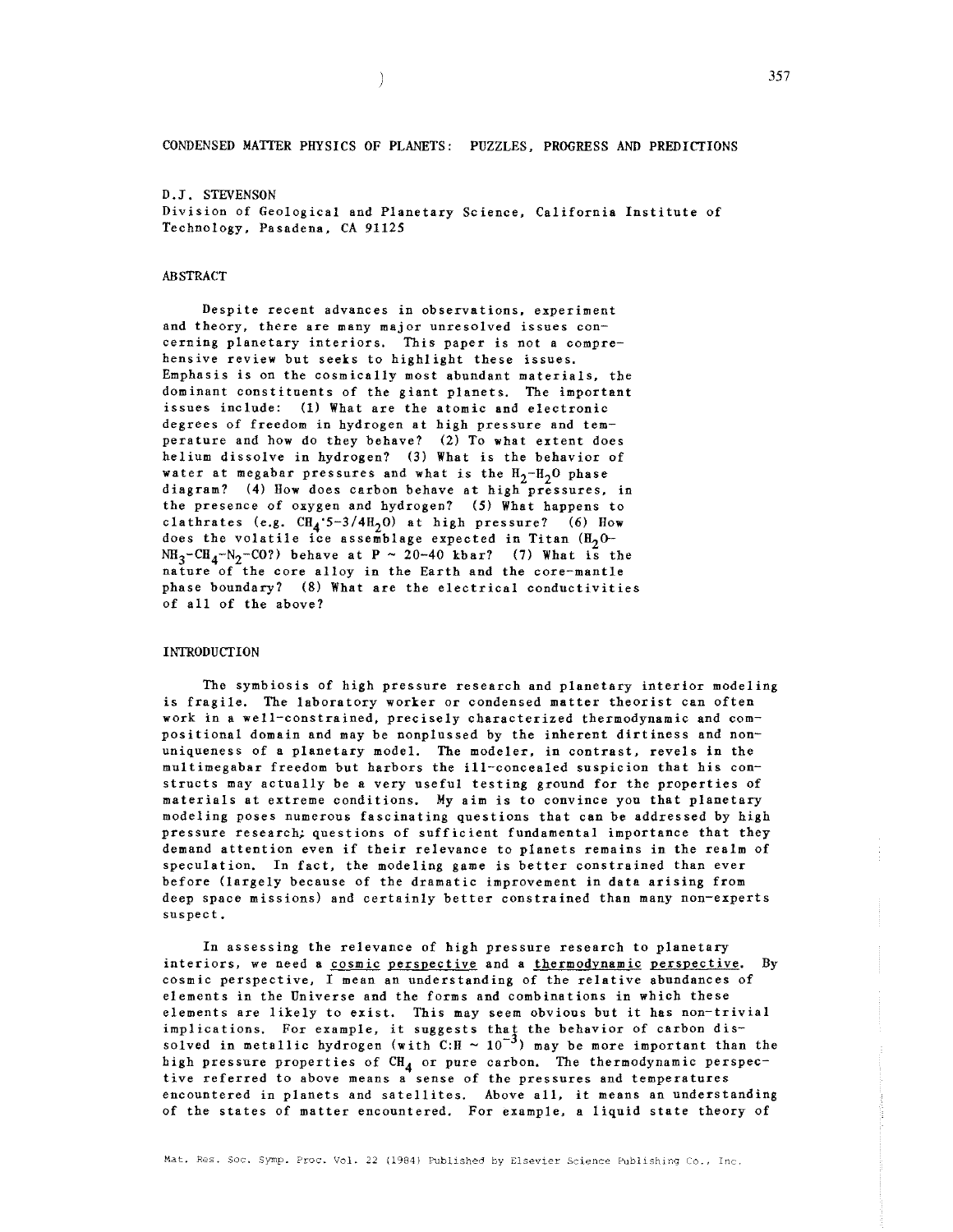iron is much more useful than a solid state theory, since most of the iron in the solar system is in the liquid state.

| Element       | Abundance <sup>a)</sup><br>(as a number fraction) | Likely Forms                           |
|---------------|---------------------------------------------------|----------------------------------------|
| Я             | 0.92                                              | $H_2$ , H (Met)                        |
| He            | $8 \times 10^{-2}$                                | Dissolved in $H_2$ , H                 |
| $\Omega$      | $7 \times 10^{-4}$                                | $H20$ , CO; dissolved                  |
| $\mathbf{c}$  | $4 \times 10^{-4}$                                | $CHA$ , CO, elemental?; dissolved in H |
| Ne            | $1.5 \times 10^{-4}$                              | Dissolved in $H_2$ , H                 |
| N             | $1 \times 10^{-4}$                                | $NH_3$ , $N_2$ ; dissolved             |
| Mg            | 4.6 $\times 10^{-5}$                              | Silicates, oxide                       |
| Si            | $3.7 \times 10^{-5}$                              | $SiH4$ , silicates; dissolved in H     |
| Fe            | 3.3 $\sqrt{x}$ 10 <sup>-5</sup>                   | $F$ e-cores (with S, O H, )            |
| $\sim$ $\sim$ |                                                   |                                        |

TABLE I. Cosmic Abundances

a)From Anders and Ebihara [1].

Table I helps to provide the cosmic perspective. Although no planet has exactly cosmic abundances, the relative abundances within elemental groups of comparable volatility are likely to be nearly cosmic. The natural subdivision in order of decreasing volatility is permanent gases (hydrogen, helium, neon); ices  $(H_2O, CH_4, NH_3;$  possibly also CO,  $N_2$ ) and ''rock''<br>(essentially everything else). To the extent that planets are layered (e.g. rock core, ice layer, gas envelope), this volatility sequence provides guidance in deciding the likely relative abundances within a layer. As **examples, helium is usually encountered as a minor constituent in a**  hydrogen-rich environment and nitrogen is likely to be found as a minor constituent  $(NH_3$  or  $NH_4^+)$  in either a water-rich or a hydrogen-rich **environment.** 

Figure 1 shows that these subdivisions relate closely to the observed densities of planetary bodies. The identification of primary planetary composition is straightforward except for Uranus and Neptune (ice-rich but with added gas) and Mercury (iron-rich). Obviously, identification of constituents requires knowledge of internal temperatures and (especially) pressures. Temperature is relatively less important for a first order characterization because planets are  $\frac{\text{cold}}{\text{6}}$ . In other words, aT  $\leq 1$  almost everywhere within a planet, where *a* is the volumetric coefficient of thermal expansion and T is the temperature. This is rather fortunate, since temperatures are more difficult to evaluate than pressures. A typical internal pressure of a body of radius R, average density  $\bar{\rho}$  and gravitational acceleration g must clearly be  $\sim_{\text{PgR}}$  and application of the equation of hydrostatic equilibrium can be made very accurately. Estimation of temperature depends on understanding the origin and mode(s) of thermal energy transport. Since transport properties are almost always much less well known than thermodynamic properties, the uncertainties are correspondingly larger. Nevertheless, it turns out that probably all planets are adiabatic in their interiors because convection is the dominant mode of heat transport. In this context, adiabatic means isentropic. It is the thermodynamic path that an element of fluid follows if displaced from some heat within a self-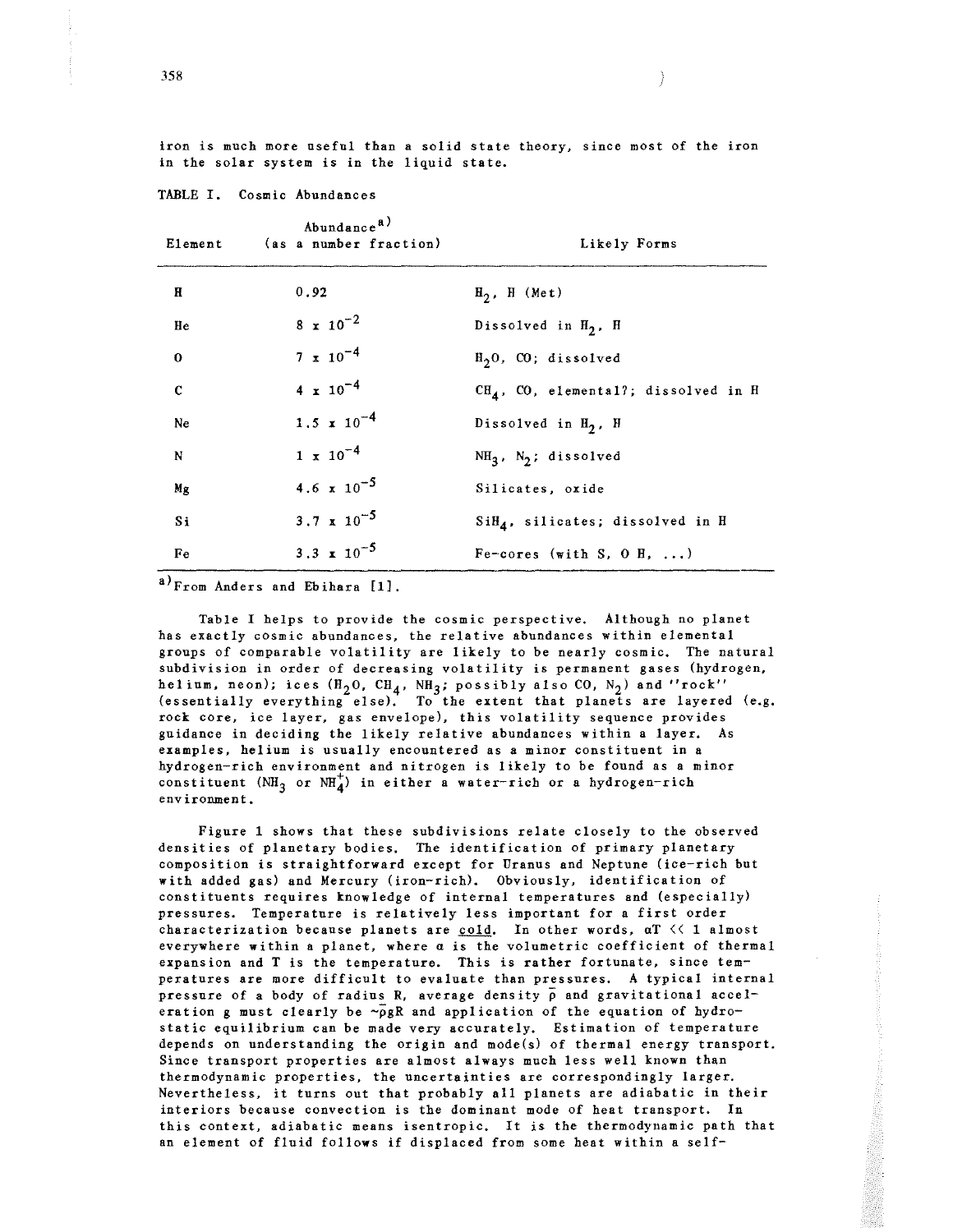

Ì

FIG. 1. Average densities of planets compared with the predicted densities for various compositional classes. The solid curves are theoret**ical, based on cold equations of state, and curve upwards because inter**nal pressures (and hence densities) increase as the total mass **increases. The "terrestrial" curve is for bodies of the same compo**sition as Earth, "ice rich" refers to a body that has reck,  $H_2O$ ,  $CH_4$ and NH<sub>3</sub> all in relative cosmic abundance, and "cosmic" refers to a body which contains all elements in cosmic abundance. The broken curve **is also "cosmic" but for internal temperatures appropriate to giant**  planets. In order moving outward from the Sun, the planets are represented by the symbols Me, V, E, Ma, J, S, U and N. I refer to Io, LI to large icy satellites (Ganymede, Callisto, Titan).

gravitating body, assuming the element transfers no heat to or from adjacent fluid but is always in exact pressure equilibrium with its environment. course, adiabaticity breaks down at boundaries or at interfaces between layers but the simplification in thermal structure resulting from the predominance of adiabaticity eliminates the need for precise knowledge of the thermal conductivity. The estimates of central temperature in Table II are consequently accurate to  $\sim 20\%$ , typically.

The significance of the pressures in this table is that in all but the smallest bodies, they are large enough to induce substantial electronic changes. (It is useful to recall that one megabar is roughly one electron volt divided by 10  $a_0^3$ , a typical volume per atom, where  $a_0$  is the first Bohr radius.) The significance of the temperatures in the table is that they exceed the melting points of major constituents (gas, ice) in the giant planets but are comparable or less than the melting point in the terrestrial planets. Even though planets are cold in the sense that  $aT \leq 1$ , they are hot enough that fluid phases predominate in most planets. This circumstance is not particularly remarkable since the energy required to melt a material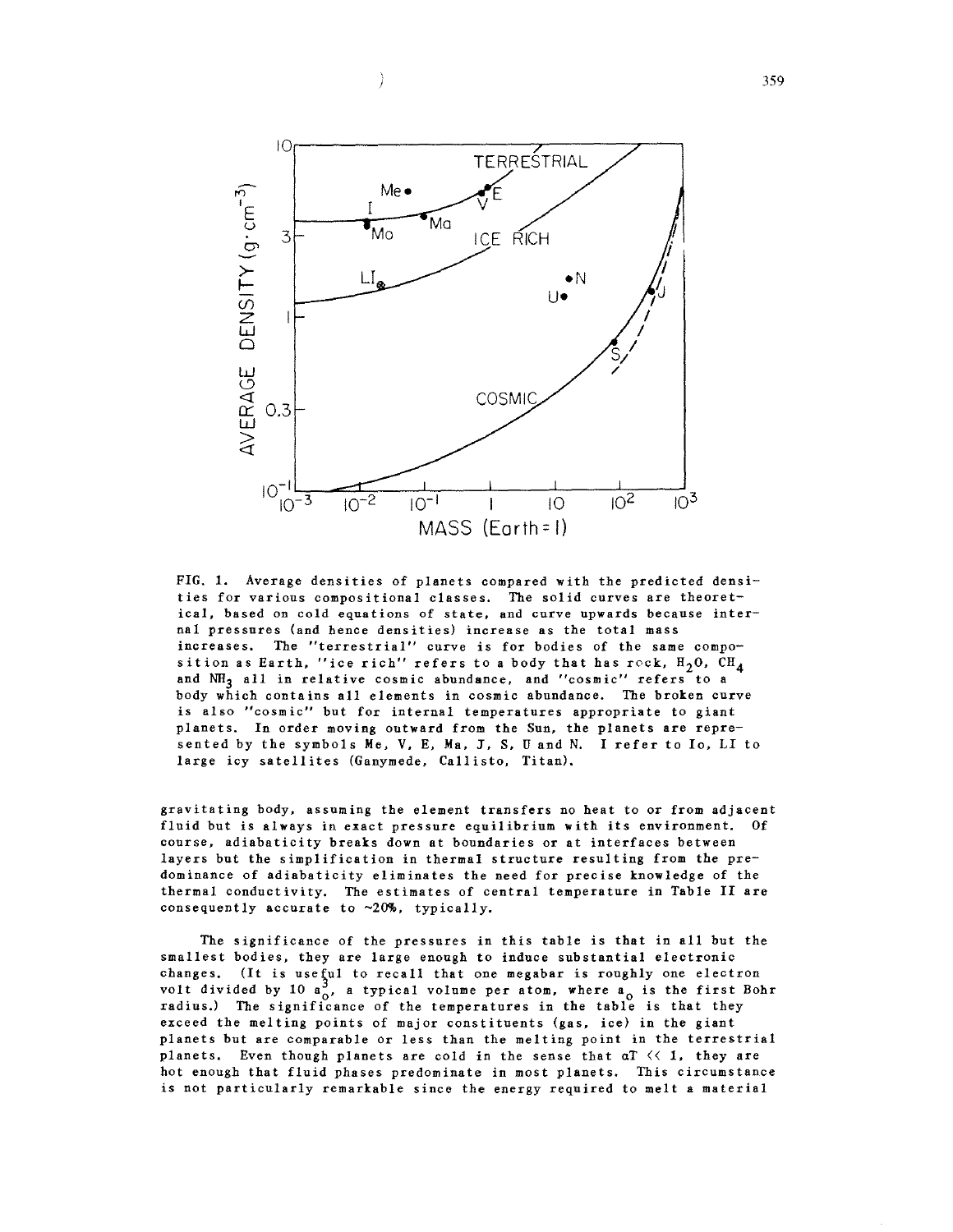| Body                   | $\frac{P_{\text{center}}}{(\text{Mbar})}$ | $T_{\substack{ept \text{er} \\ \{K\}}}$ |
|------------------------|-------------------------------------------|-----------------------------------------|
| Moon, large satellites | $-0.05$                                   | ~1600                                   |
| Mercury, Mars          | $-0.4$                                    | ~2500                                   |
| Earth. Venus           | $\sim$ 3                                  | ~14500                                  |
| Uranus, Neptune        | ~10                                       | ~8000                                   |
| Saturn                 | ~10                                       | $12.000+$                               |
| Jupiter                | ~100                                      | $20.000+$                               |

Table II. Relevant Thermodynamic Conditions

is typically of order 0.1 eV per molecule, quite small compared to typical **electronic energies.** 

#### PLANETARY MODELING

My intent in this section is not to provide a comprehensive description of how planets are modeled, but simply outline the basic ideas and main results. The emphasis is on the major planets and far greater detail can be found elsewhere [2-4]. References are given only for more recent work. The main observational constraints are gravity, the atmospheric boundary conditions, the energy balance, the magnetic field, and the presence and nature of satellites and/or rings.

The external gravity field of a planet deviates from that for a point mass because of the effect of rotation on planetary shape. The most important parameters characterizing this deviation are the gravitational moments  $J_{2n}$  (n = 1, 2,  $\cdots$ ) which are the coefficients in the expansion of the gravitational potential in even legendre polynomials. These parameters can be measured by fly-by spacecraft. The value of  $J_2$  is a measure of the planetary moment of inertia, crudely speaking, while  $J_4$  and higher moments are primarily sensitive to the outermost region of the planet (the rotational bulge).  $J_2$  is known to 0.03% for Jupiter and 0.1% for Saturn, while  $J_4$  is known to  $\sim 1\%$  for Jupiter and  $\sim 5\%$  for Saturn. Although  $J_2$  is accurately determined for Uranus, the rotation rate is uncertain and so the moment of inertia is poorly constrained. In Neptune, the uncertainty is even larger. Thus, models of Jupiter and Saturn are currently rather well constrained but the situation is unsatisfactory for other bodies in the outer solar system.

The atmospheric conditions serve as an outer boundary condition for interior models. In an adiabatic planet such as Jupiter or Saturn, the temperature at the center is roughly proportional to the temperature in the atmosphere, even though the planets may have different internal energy sources. Thus, Saturn is internally colder than Jupiter at the same pressure level. The thermal boundary condition is usually characterized by the temperature at the one bar level (a somewhat arbitrary choice) and is known to  $~10\%$  in Jupiter and Saturn and perhaps 20-30% in Uranus and Neptune. The atmospheric composition is extremely important since these planets are convective and the interior and outer compositions should be the same except for the effects of phase transformation (including condensation to form cloud decks). Hydrogen predominates in all the giant planet atmospheres. Helium is present in cosmic proportions  $(\sim 20\%$  by mass) in the Jovian atmosphere but is depleted to  $~10\%$  by mass in the Saturnian atmos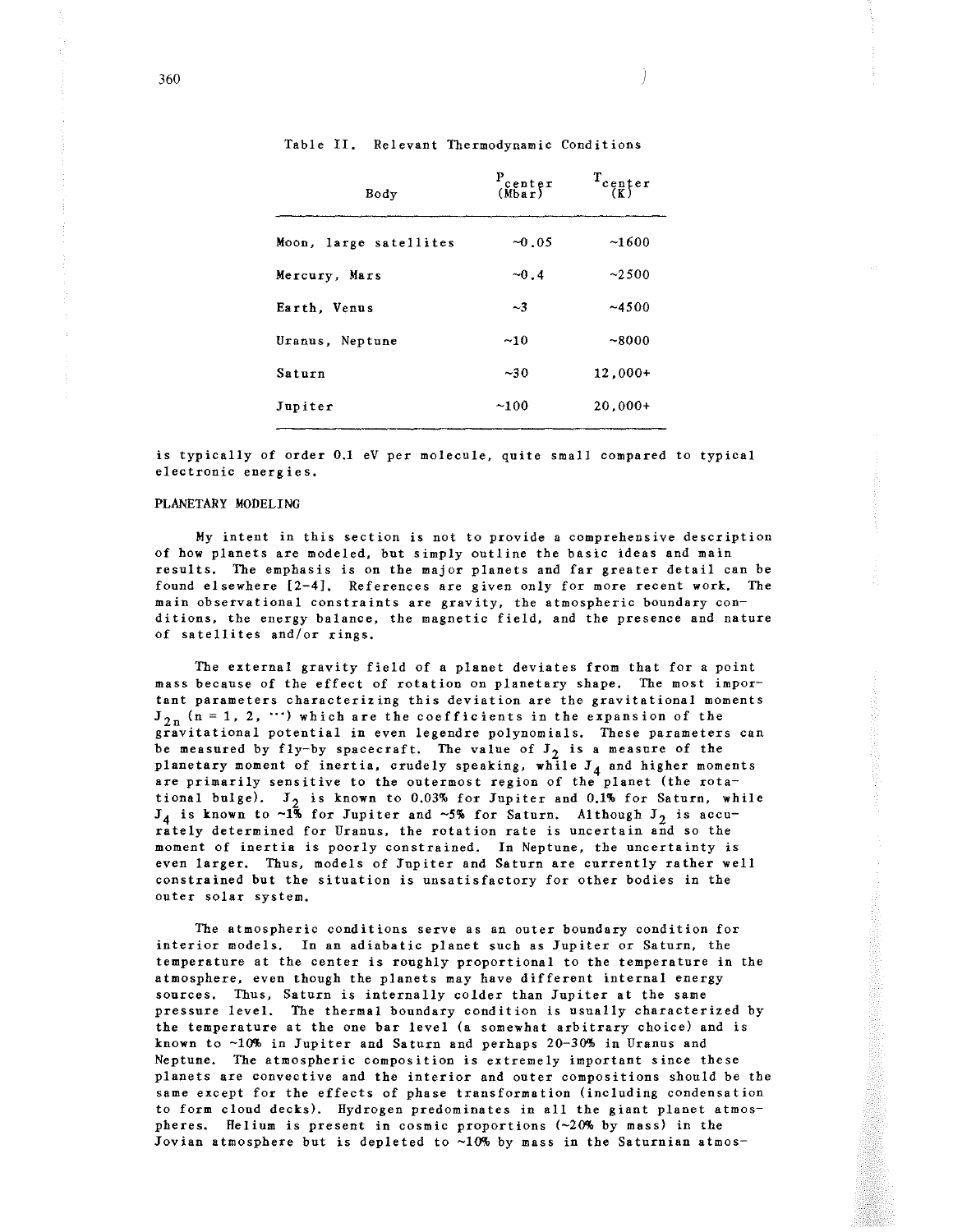phere. The only plausible explanation for this is limited solubility of helium in hydrogen in the deep interior (discussed further below). The abundances of water and ammonia are not well known because of the problems of condensation. The observed depletion of  $NH_3$  in the Uranian atmosphere [5], for example, could have an internal explanation (formation of an  $H_2O^+$ - $NH_{4}^{+}-OH^{-}$  ionic ocean), or a chemical explanation (formation of  $NH_{4}SH$ ) or a simple condensation explanation (water-ammonia clouds). Methane is enhanced by a factor of two (relative to solar abundance) in Jupiter [6] and Saturn and probably much more enhanced in Uranus and Neptune [7]. It is conceivable that methane partitions upwards in phase separations in the deep interior, but the enhancement is more probably a consequence of the accretion of volatile-rich planetesimals (comet-like bodies) after planetary formation. It is unlikely that methane could have condensed at the orbit of Jupiter or Saturn so an enhancement suggests the accretion of planetesimals which formed out at Uranus and Neptune and were gravitationally scattered into Jupiter and Saturn-crossing orbits.

 $\left\langle \right\rangle$ 

All the giant planets, except possibly Uranus, emit more energy than they receive from the Sun. The excess, derived from the deep interior, can be explained by cooling from an initially hot state 4.5 x  $10^9$  years ago, although gravitational energy release (e.g. the settling of insoluble helium) may be an important energy source in Saturn [4]. The internal heat flux is transported by convection, which ensures good mixing of constituents within layers (provided there are no phase separations) but rather inefficient mixing between layers [8].

Jupiter and Saturn have substantial magnetic fields, and it is likely that Uranus and Neptune also have fields [9]. In Jupiter and Saturn, these fields are probably the consequency of dynamo action sustained by convection in either the metallic hydrogen region or dense, partially conducting molecular hydrogen. Fluidity, flow and electrical conduction are needed for this process and all three requirements are readily satisfied. In Uranus or Neptune, the field could be generated in either an iron-rich inner core or in conducting fluid 'ice' (water is probably metallic or nearly so at  $P \sim 5$ Mbar).

The satellite and ring systems of these planets are indirectly useful for understanding the interiors (8]. It appears, for example, that the **region around Jupiter allowed condensation of water ice but not more vola**tile ices, whereas the Saturnian environment allowed more volatile condensates (e.g. Titan has large amounts of  $CH_4$  and  $N_2$ ). Triton (the large moon of Neptune) also has  $CH_4$  and probably  $N_2$  on its surface [10].

Construction of a planetary model also requires theoretical and experimental input: the theory of gravitational moments, experimental and theoretical equations of state (including phase diagrams) and other thermodynamic and transport properties. I will not discuss the gravitational moment theory here; it suffices to say that this is not a major difficulty since the theoretical capability is commensurate with existing observational capability. The situation with thermodynamic properties is much less satisfactory and will be elaborated in detail below. The procedure currently adopted is to construct parameterized free energies or equations of state which are correct in well-understood limiting cases (low pressure experimental data on the one hand and quantum-mechanically exact pressure-ionized states on the other hand). The interpolation between these limits is often rather poorly known; the most outstanding uncertainty concerns the molecular-metallic transition in hydrogen. In general, models are constructed by making one or more ad hoc assumptions about layering. For example, it is **common practice to assume a 'rock' core, possibly overlaid by an 'ice'**  lyaer, overlaid in turn by a hydrogen-rich region. It is important to realize that although this procedure may be ad hoc, the details are unimportant for Jupiter and Saturn since they concern only a small fraction of the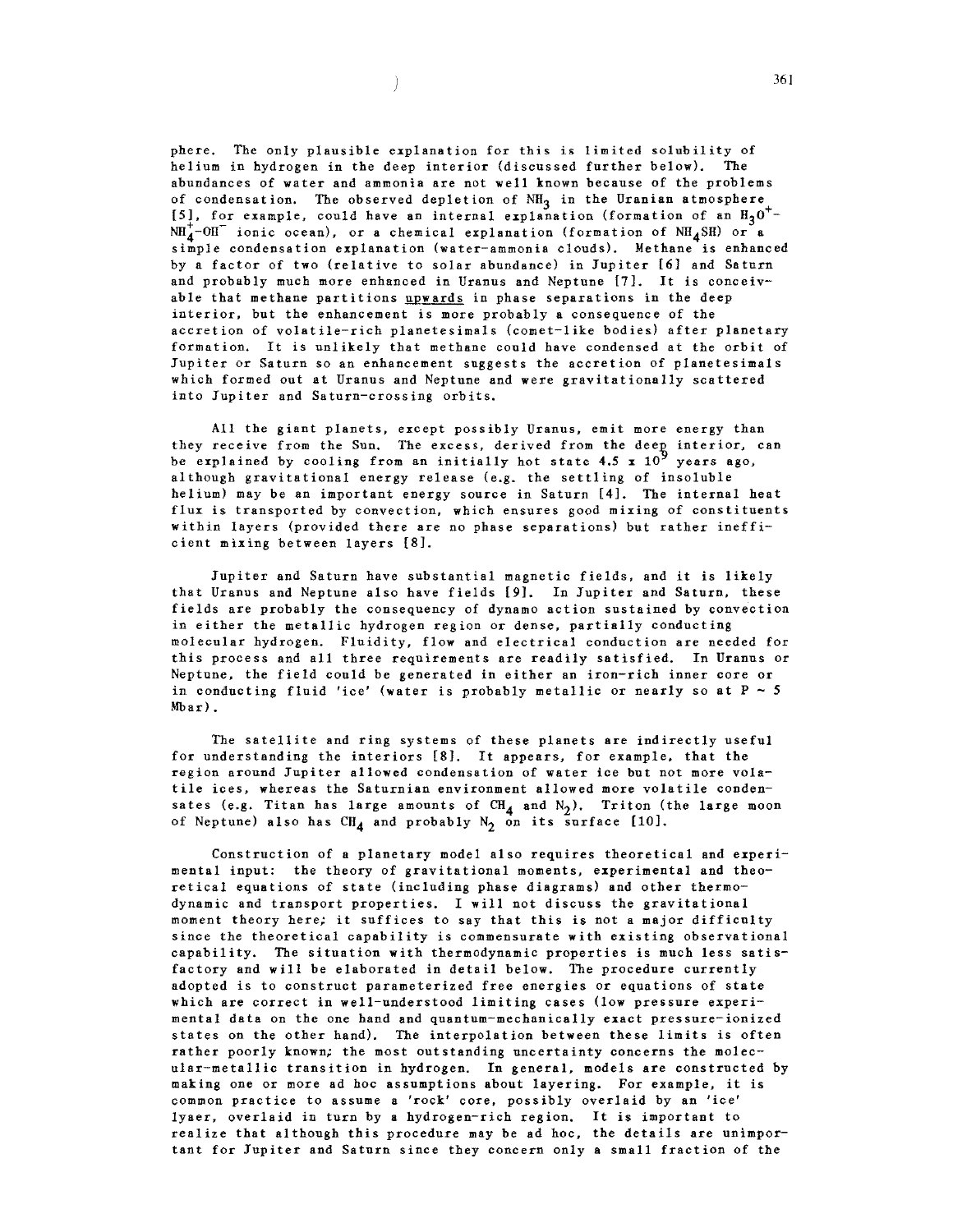total mass. The ad hoc flavor of Uranus and Neptune models is, by contrast, a serious problem and existing models must be regarded as highly uncertain. Similar comments apply to the large icy satellites. With these qualifications in mind, the figures below provide reference points which serve as a basis for discussing the outstanding high pressure physics problems.



FIG. 2. Jupiter

FIG. 3· Saturn

 $\big)$ 



FIG. 4. Uranus

FIG. *5.* Titan

The Jupiter model is rather simple: an approximately cosmic composition except for about a ten earth mass core of more dense material (probably rock). However, the envelope could be enhanced in other material (e.g. water). Saturn is more complicated, necessarily because of helium depletion observed in the atmosphere. The outer envelope could be enriched in constituents denser than helium (e.g. in water). The high density cores depicted for Jupiter and Saturn are required by  $J_{2}$ ; the outer envelope densities are constrained by  $J_4$ . The depicted interiors for Uranus and Titan are much more speculative and uncertain and are offered merely as a guide for identifying the important issues discussed below.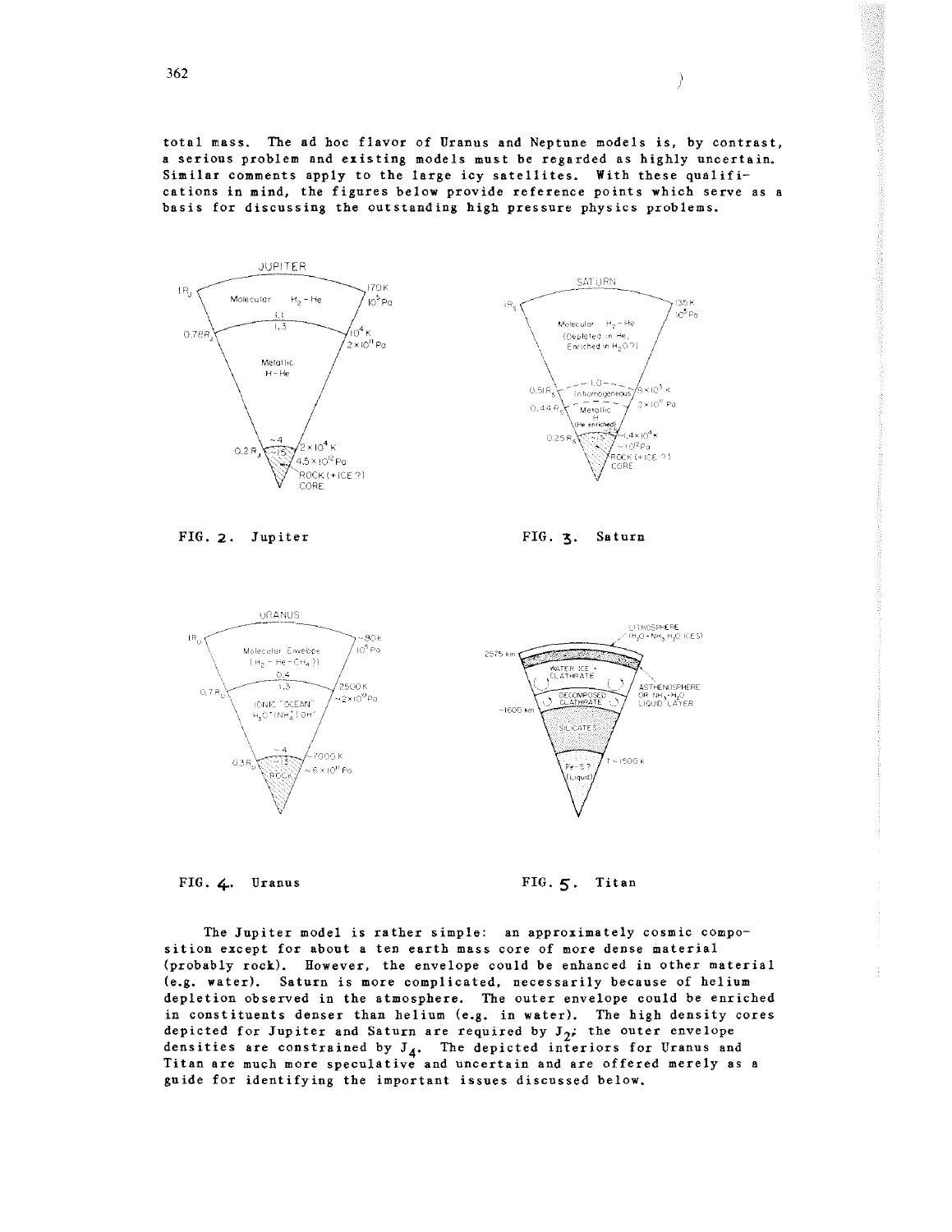# IMPORTANT PROBLEMS

 $\rightarrow$ 

I will proceed down the list of cosmically abundant constituents (Table I) identifying in each instance the important problems that theoreticians **and experimentalists could solve or address.** 

#### Hydrogen

The behavior of hydrogen between  $\sim 0.5$  Mbar and 5 Mbar and  $T \sim 10^4$  K is far from understood. The simple picture of a single well-defined and abrupt transition from molecular, insulating hydrogen to monatomic, metallic hydrogen is almost certainly wrong even at  $T = 0$  K because of the likelihood of a band-overlap conducting state in  $H_2$  at a pressure lower than the structural diatomic to monatomic transition. Current estimates suggest insulator  $\neg$ ) conductor at  $P \sim 1$  Mbar [11] and diatomic  $\rightarrow$  monatomic at  $P \sim 3$  to 5 Mbar [12,13], both for T = 0 K. Additional complications arise at T  $\sim 10^4$  K where all relevant phases are fluid and one would suspect gradual transitions. Both  $\eta_{\rm cond}/\eta_{\rm total}$  and  $\eta_{\rm H}/\eta_{\rm total}$  would then be analytic, gradually increasing from  $0$  to 1 as P increased, where  $\eta_{cond}$  is the number of conduction electrons,  $\eta_H$  is the number of free protons (not associated with molecules) and  $\eta_{total}$  is the total number of protons (or electrons). No rigorous calculation or argument exists to prove or disprove this hypothesis and non-rigorous arguments have been proposed which support either a gradual transition [4,14] or discontinuous behavior [15]. In some respects, the problem is related to the behavior of alkali metal plasms [16] and the longstanding hypothesis of Landau and Zeldovich [17] concerning separate gas  $\rightarrow$ dense dielectric -) metallic plasma first order transitions. Regardless of the nature of the transition(s), there is likely to be a substantial pressure range at  $T \sim 10^4$  K for which hydrogen is semiconducting. This is likely to be important for several aspects of planetary models: the thermodynamic properties (it will affect the adiabatic gradient and specific heat, especially), transport properties -- especially the electrical conductivity (important for understanding planetary magnetic fields) and the solubility of helium (see below). Theoretical calculations, both at  $T = 0$  K and at  $T \sim$  $10<sup>4</sup>$  K, are desirable and experimental measurements of electrical conductivity would be valuable.

The internal structural degrees of freedom are as important as the electric degrees of freedom, especially for evaluating the Gruneisen  $\gamma$  (i.e. for determining the adiabatic temperature gradient). The characteristic energies for rotation and intramolecular vibration can be studied in a diamond cell [18] and need to be determined to  $P \geq 1$  Mbar. Some crude calculations suggest that the softening of intramolecular vibration together with finite dissociation (H<sub>2</sub> -> 2H) could reduce the Gruneisen  $\gamma$  dramatically, perhaps even to negative values. This could have profound implications for the dynamics of the giant planetary interiors. The specific heat could also be anomalous and is important since it affects estimates of the planetary thermal evolution and interpretation of the observed heat fluxes.

# Helium in Hydrogen

The possible importance of limited solubility of helium in hydrogen has been recognized for a long time [19] but has only more recently been estimated quantitatively [20,21]. Helium is known to have limited solubility in molecular hydrogen at low pressure [221 and it would be valuable to extend our understanding of this mixture to much higher pressures, if only to establish a better understanding of the  $H_2$ -He interaction. However, the most important issue is the interaction of neutral helium with itinerant electronic states. Figure 6 shows the likely dependence of the effective immersion energy for placing a helium atom into an electron gas (i.e. a jellium).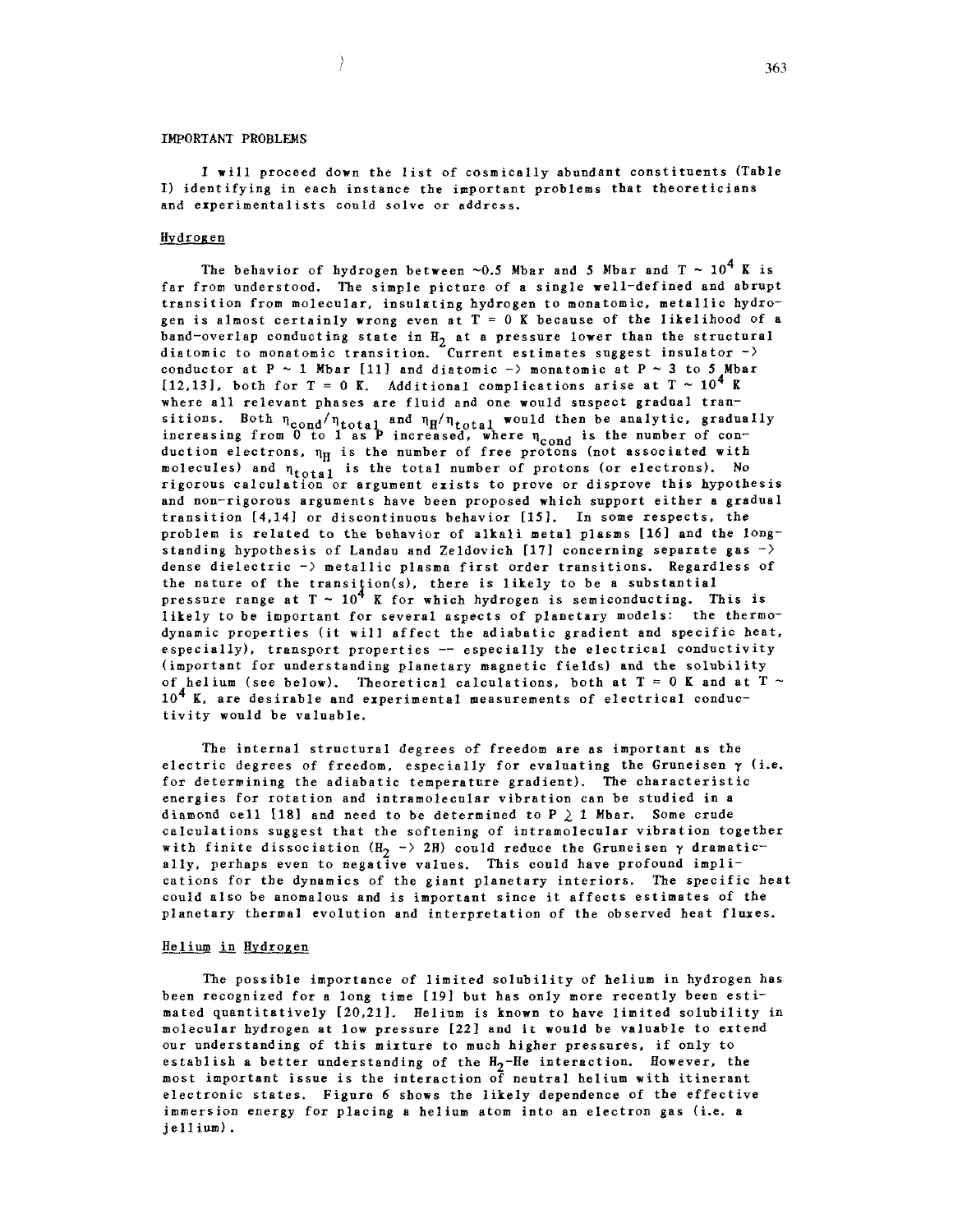





FIG. 7. Possible phase diagram for H-He with the helium distribution within Saturn indicated by the dot-dash curve.

At low  $\eta_{\mu}$ , AE is just the energy cost of inserting a free helium atom into the electron gas and is just a direct measure of the repulsive electronhelium pseudopotential [20]. At high  $\eta_e$ . AE is defined as the Gibbs energy difference,  $\Delta E$  G<sub>He, H</sub> - G<sub>He</sub> where G<sub>He, H</sub> is the chemical potential of helium placed in an electron gas while  $G_{\text{He}}$  is the chemical potential of pure helium evaluated at the same pressure (assuming the  $n_e$  corresponds to metallic hydrogen). The asymptotically flat behavior of  $\Delta E$  as  $\eta_e \to \infty$  corresponds to the well-understood Coulomb plasma of electrons, protons and a-particles [23] .

The preceeding discussion on pure hydrogen argued for a range of pressures in which  $n_e$  is finite but less than that for pure, metallic hydrogen. Since the solubility of helium is of order exp( $-\Delta E/kT$ ), it is clear that the lowest solubility may occur at some intermediate pressure (where  $\eta_a \sim 0.05$  $a_0^{-3}$ ) rather than deeper in the planet. This important possibility needs to be quantified, but obviously the pure hydrogen behavior has to be understood first. A possible phase diagram and its implications for Saturn are indicated in Figure 7.

#### Water and Hydrogen-Water

Water is even less well understood than hydrogen or hydrogen-helium mixtures. In shock wave experiments, where high temperatures as well as high pressures are achieved, dissociation into  $H_3O^+OH^-$  is at least partially achieved and may be complete [24-26]. In static, room temperature experiments, it is probable that symmetrization of the 0-H bonds, occurs (so that hydrogen bonds cease to be distinguishable from covalent bonds). There is currently no adequate theoretical description of water at  $P \geq 0.5$  Mbar [27]. A simple (and possibly inappropriate) application of the Herzfeld metallization criterion [28] suggests that water becomes a metal at  $P \sim 4-6$  Mbar.

However, the greatest need at present is to understand better the mixing properties of water and hydrogen, two of the three most abundant constituents of the Universe. Recent experiments [29] have confirmed the expectation that  $H_2-H_2O$  exhibits "gas-gas immiscibility of the first kind" above the critical point of water (T  $\sim$  650 K, P  $\sim$  220 bars). However, the critical line is almost isothermal, at least in the pressure regime cur-

 $\left.\right\rangle$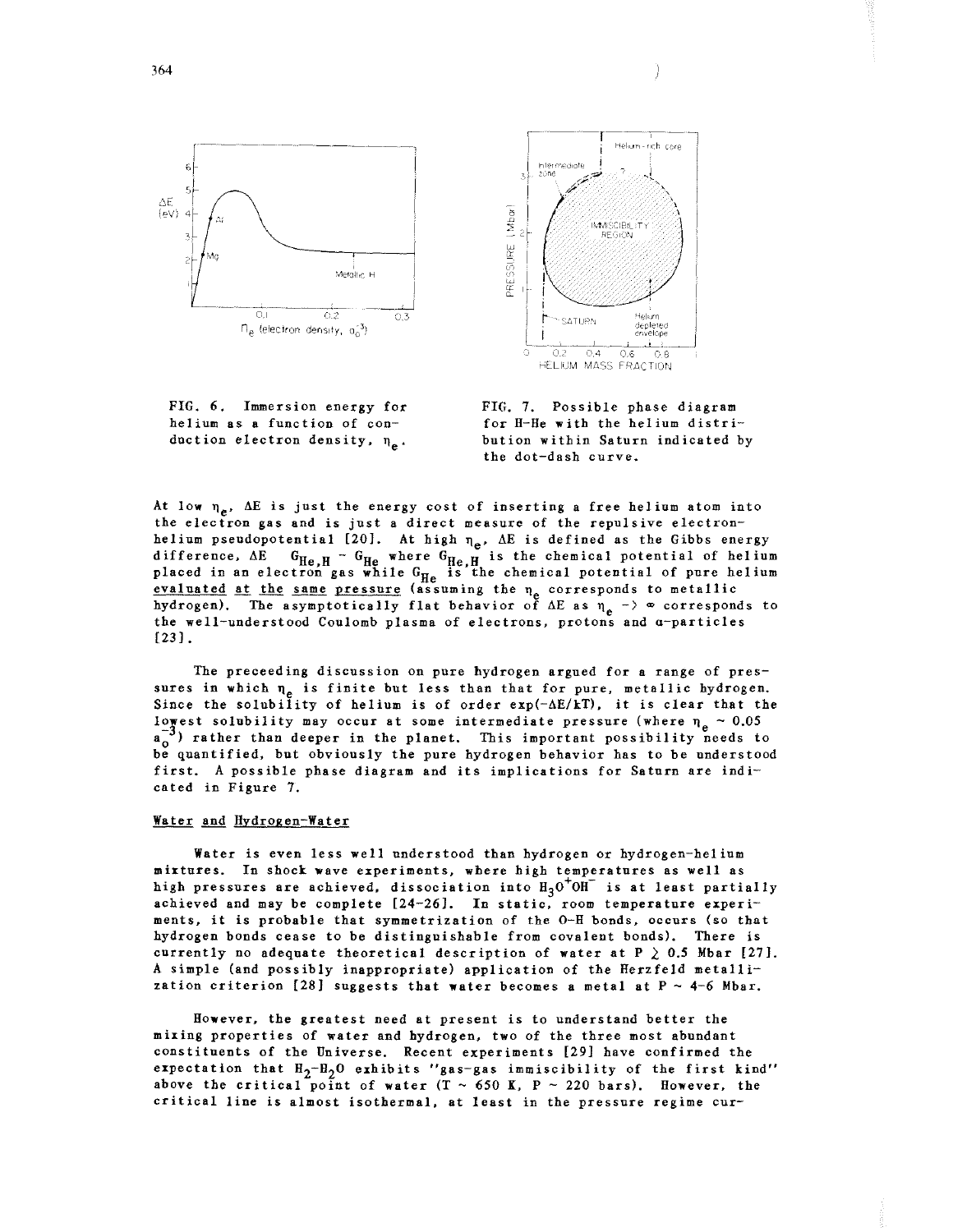rently studied. It is intriguing to speculate about the nature of this critical curve at much higher pressures where  $H_2O$  has some dissociation. Since the solubility of  $H_2$  is low in (non-interacting) ionic systems, it is conceivable that the critical curve rises to much higher temperatures. This is very important for all the giant planets, but especially for Uranus and Neptune. As Figure 8 illustrates, the actual temperature profile expected for Uranus or Neptune is colder at the critical point but probably crosses the critical curve. (This temperature profile is. however, highly uncertain.)



FIG. 8. Actual temperature profiles for Jupiter and Uranus (or Neptune) superimposed on the  $H_2$ - $H<sub>2</sub>0$  critical curve [29] and speculative extrapolations of this curve. The curve for 5% solubility of  $H_2$ <sup>0</sup> in  $H_2$  is also shown.



FIG. 9. Interior conditions for Titan, showing several freezing curves  $(H_2O, NH_3 - H_2O, CH_4, NH_3 2H<sub>2</sub>0$  an actual Titan temperature profile and an approximate decomposition curve for  $\text{CH}_A$  clathrate hydrate.

A near-surface ocean cannot be excluded for Uranus. Indeed, microwave observations [5] can be interpreted in this way. If an ocean is present, it would be interesting to measure the partitioning of He,  $CH_4$  and  $NH_3$  between "ocean" (the  $H_2 0$ -rich phase) and "atmosphere" (the  $H_2$ -rich phase) by doing experiments on  $H_2-H_20$  with small additions of these other components. One would expect, for example, that  $NH_3$  partitions preferentially into the water-rich phase, possibly helping to explain the observations *[5].* 

# Carbon and Hydrogen

As Ree [30] has discussed, the shock wave data suggest that all hydrocarbons behave like pure carbon plus hydrogen at high pressures (P  $\geq$  200 khar), suggesting decomposition. This was the basis for an interesting speculation by Ross [31] that elemental carbon can form a separate layer in the interiors of giant planets, more probably in Uranus and Neptune. More work is needed to answer two questions concerning this: (1) Does decomposition actually occur, in the sense that carbon undergoes phase separation from the hydrogen, or is a more dense (but intimately mixed) phase of carbon and hydrogen produced? (2) Even if phase separation is possible, will it occur if the C/H ratio is small? (Clearly the answer is no, if the ratio is small enough, because the entropy of mixing favors the mixed state.) Since it is difficult to characterize the phase assemblage in a shock experiment, static experiments would seem to be necessary (although possibly heated well above room temperature to overcome probable kinetic inhibitions of the type which "stabilize" diamond at low pressure and temperature).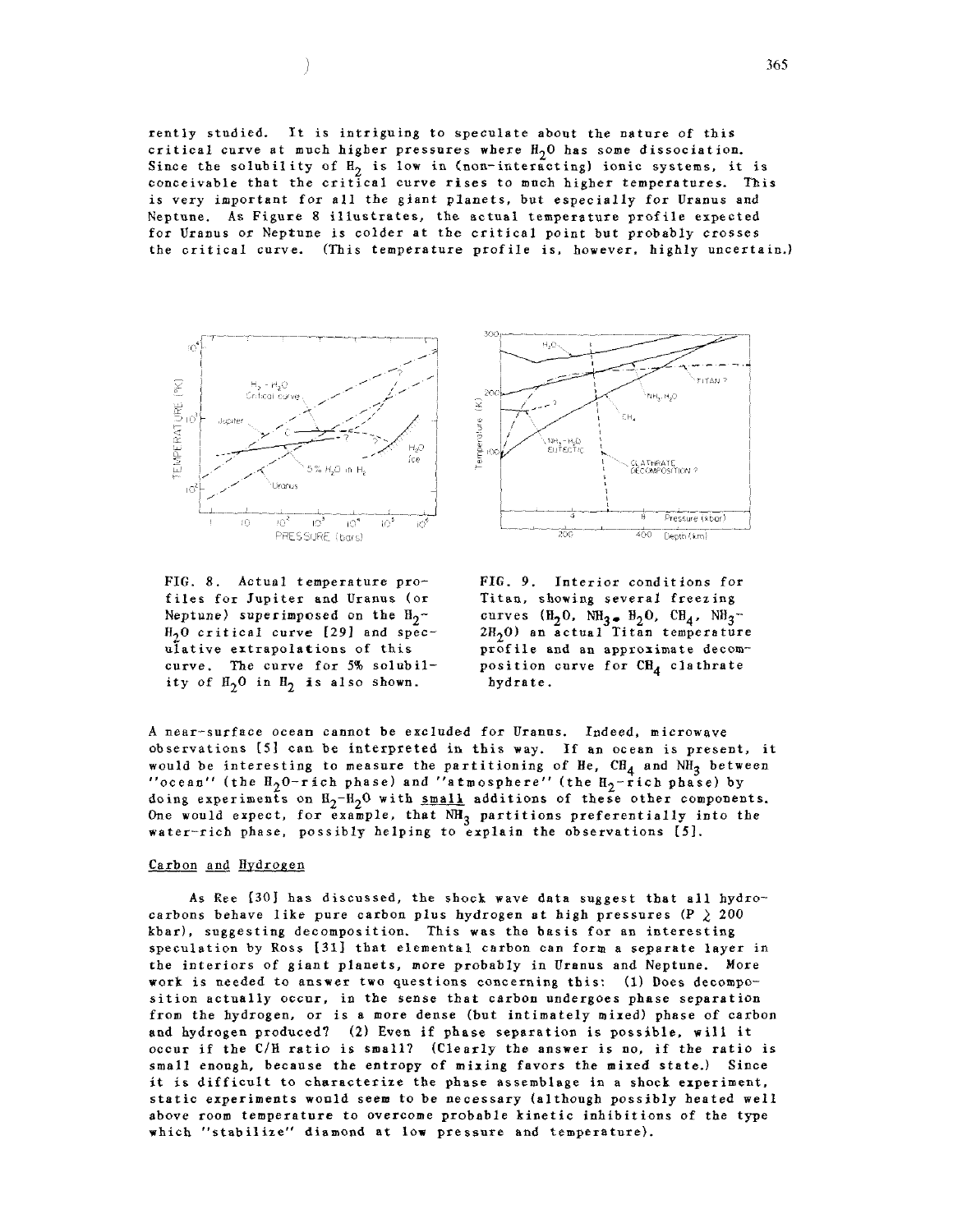## Clathrates

A digression from the sequence in Table I is in order here, since there exist a class of compounds of probably high abundance in icy satellites and for which high pressure data are essential yet almost nonexistent. The general formula for these compounds, called clathrate hydrates, is  $X^n$ -nH<sub>2</sub>0 where X is, in general, a mixture of molecular species chosen from  $CH_4$ ,  $N_2$ , CO, noble gases and others [32] and  $n \sim 6$ , typically. Methane is the most likely guest molecule but substantial amounts of other gases are possible. Modeling of the large satellite of Saturn called Titan (see Figures *5* and 9) is likely to require an understanding of clathrates [33). One would particularly like to know the decomposition pressure of the clathrates, since it may help explain the origin of Titan's atmosphere and, indirectly, the probable existence of an ethane-methane ocean [34) at the present surface. The rough estiamte for decomposition indicated in Figure 9 does not allow for the possibility of more compact clathrate structures of the type suggested by the work on tetrahydrofuran clathrate [35).

#### Ammonia and Nitrogen

It is unlikely that either  $NH_3$  or  $N_2$  is present in pure form in a planet or satellite. The most important needs are to understand  $NH_3-H_2O$  at a range of T, P and composition (with an emphasis on near-cosmic mixtures,  $\sim$ 0.8 H<sub>2</sub>O-0.2NH<sub>3</sub>) and mixtures of N<sub>2</sub> with CH<sub>4</sub>, CO and possibly H<sub>2</sub>, H<sub>2</sub>O. The existence and nature of eutectics in  $NH_3-H_2O$  and  $N_2-CH_4$  are of particular interest because of their relevance to volcanic processes fed by low melting point fluids  $[33,36]$ . The effect that the presence of NH<sub>3</sub> has on the degree of ionization in  $H_2O$  at high pressures is also of importance for Uranus and Neptune, especially.

## Ne on

Although more abundant than nitrogen, neon does not condense under any plausible conditions and is likely to be present within planets only as a very minor constituent in a hydrogen-rich phase. Nevertheless, it would be of interest to know its partitioning behavior between, for example, heliumrich and hydrogen-rich phases in the hydrogen-helium miscibility gap. This may have observational consequences. (A probe, including a mass spectrometer, will descend into the Jovian atmosphere in the late 1980's and a probe should eventually be dropped into the Saturnian atmosphere. A comparison of the results for these two planets could be very diagnostic of internal conditions.)

#### Rock-Forming Elements

I turn briefly now to a consideration of the important issues for the terrestrial planets, bodies which assume significance more because of our **anthropocentric viewpoint than because of cosmic considerations. "Rock"**  is a very loose term, meaning silicates and oxides in which the major elements are Mg, Si and 0 (but with significant amounts of Fe, Ca and other elements also included). A detailed discussion of problems encountered in the Earth's mantle  $(P \leq 1.3$  Mbar) can be found in Jeanloz and Thompson [37]. I will mention here two very important and conceivably related issues: melting behavior and metallization. Almost nothing is known about the melting behavior of likely mineral assemblages at pressures exceeding a few hundred kilobars, especially the occurrence of low melting point partial melts. Shock wave experiments are not a satisfactory way of analyzing this problem, so the development of high temperature diamond cell techniques is needed.

No **"rock" component has ever been conclusively metallized in an**  experiment, although some interesting claims and suggestions have been made.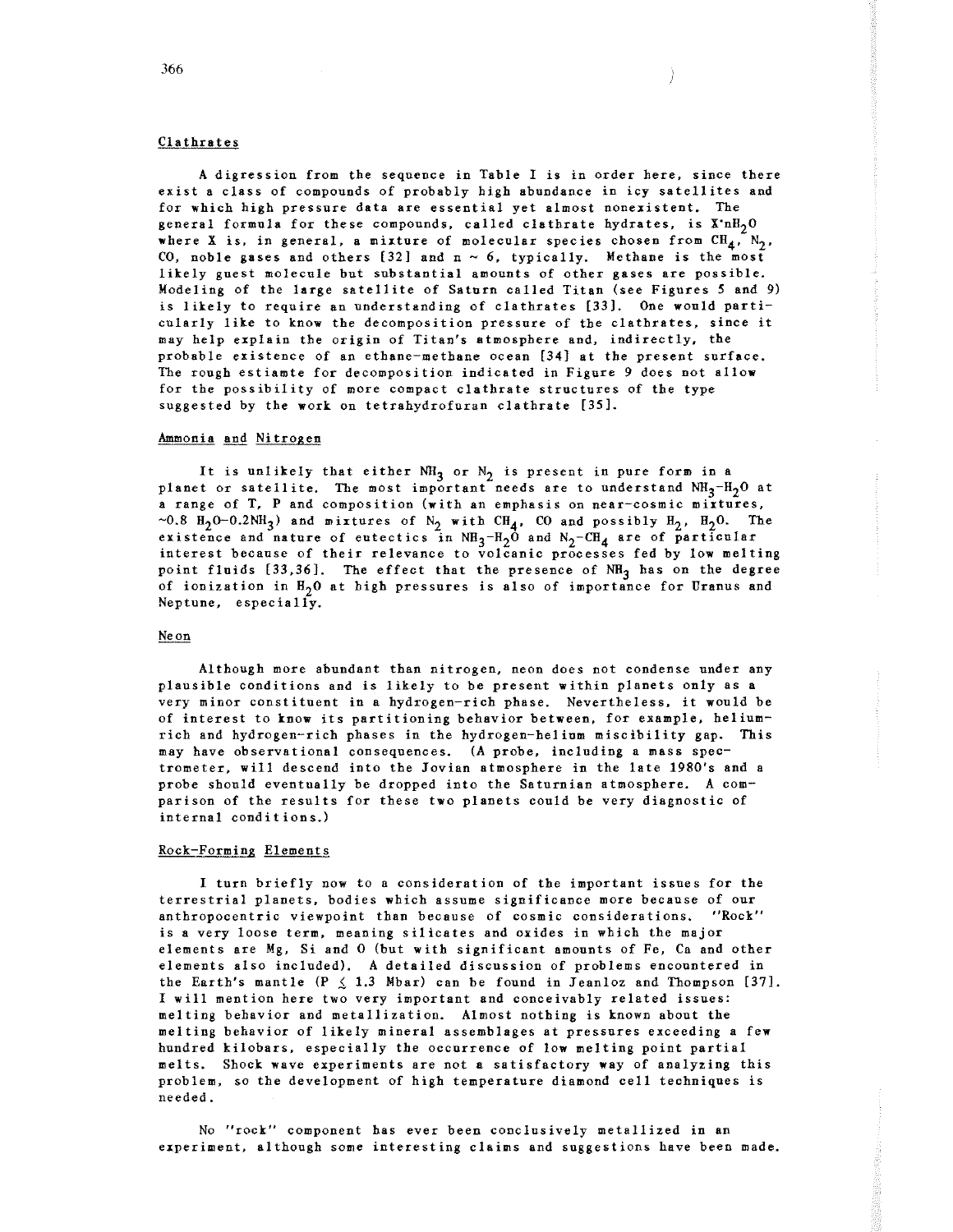Perhaps the most interesting is the isentropic compression work by Pavlovskii et al. [38] suggesting a doubling of the density of SiO<sub>2</sub> at P  $\sim$ 1.3 Mbar, presumably to a metallic phase. If correct, this would allow the Earth's core to be  $SiO<sub>2</sub>$ . It is so difficult to reconcile this with any theoretical estimates of the behavior of  $SiO<sub>2</sub>$  that it is tempting to discount the experiment. Obviously, more work is needed.

#### Iron and Iron-Alloys

 $\lambda$ 

The Earth's outer core is liquid and less dense than pure iron. Both observations suggest the presence of a low melting point alloy of iron with cosmically abundant elements such as 0, S; perhaps Si, H, maybe even C, N or Mg [39]. Although shock wave data have provided important constraints on the melting curve [40] and equation of state, much more work needs to be done to establish the effect of alloying constituents on melting behavior and density. It is especially important to establish the nature of the Fe-o system at megabar pressures.

## CONCLUDING REMARKS

This paper amounts to little more than a "wish list" of experiments and theory needed to make further advances in the physics of planetary interiors, hopefully placed in sufficient context that readers can judge for themselves the thermodynamic conditions and compositions of interest. Lest high pressure researchers become imbued with an excessive lack of humility, it is worth mentioning that the correct application of high pressure results to plausible planetary models can be as difficult and intellectually challenging as the high pressure research. In any event, most of the ideas discussed here are of sufficient fundamental importance to merit analysis independent of their application to planets.

I will close with the predictions promised in the title. First, the application of high pressure physics will play a major (perhaps even dominant) role in unravelling many of the fundamental questions concerning planetary formation, primary differentiation, bulk composition and contemporary dynamics. Second, existing technology and theory are sufficient in principle to insure correctness of the first prediction. Third, improved technology is nevertheless extremely desirable. Both higher pressures and higher temperatures in well-controlled (preferably static) environments are needed. The enhanced scientific capability that would result from the regular attainment of, say, 2 Mbar as opposed to 1 Mbar, would be immense (assuming, of course, adequate calibration and diagnostic capability). Fourth, the planetary applications of high pressure research are sufficiently fundamental and rewarding to justify the ocntinued support and active encouragement of this research by planetary scientists. Finally, the potential return to high pressure scientists from understanding the properties of planets is largely untapped and unrecognized, but if it is appreciated then all will benefit.

#### ACKNOWLEDGEMENTS

This work is supported by the NASA Geophysics and Geochemistry program (grant NAGW-185) and the NSF Geophysics program (grant EAR-8206383). Contribution number 3957 of the Division of Geological and Planetary Sciences, California Institute of Technology.

## REFERENCES

- 1. E. Anders and M. Ebihara, Geochim. Cosmochim. Acta  $46$ , 2362 (1982).
- 2. V.N. Zharkov and V.P. Trubitsyn, "Physics of Planetary Interiors," (Pachart, Tucson 1978) 338 pp.